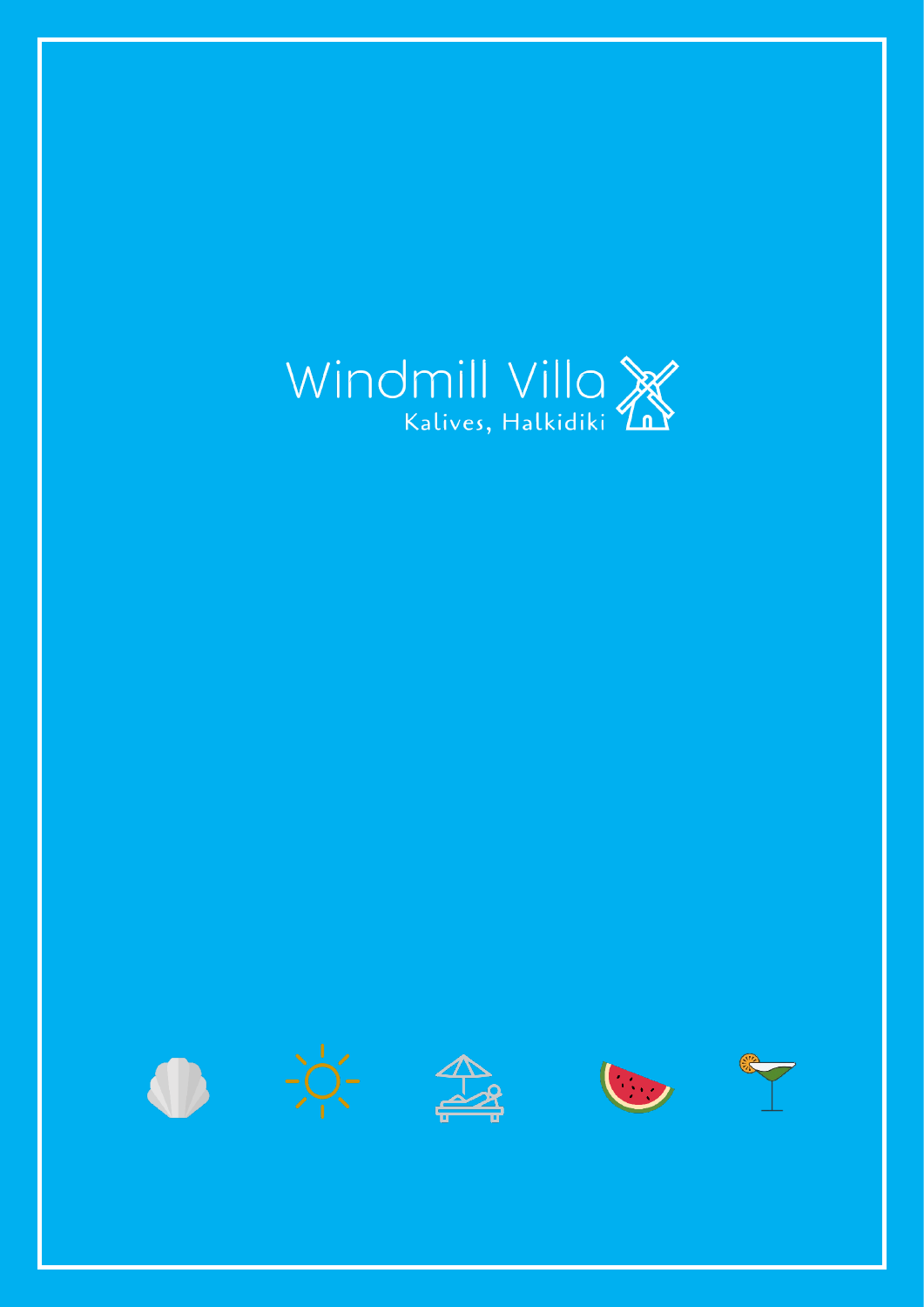## Welcome to **Halkidiki**, welcome to **Windmill Villa**!

We know how precious your holidays are, let's make them unique!



**Windmill Villa** is a contemporary beachfront house that provides private and comfortable residence.

The villa can accommodate up to **12 guests** on three levels (ground floor, 1st floor, 2nd floor). Its spacious interior is **210 sq. meters** and on its surrounding area, you can enjoy a beautiful private **2300 m²** landscaped garden, with olive trees, oleanders and numerous spots to relax with your family and friends.

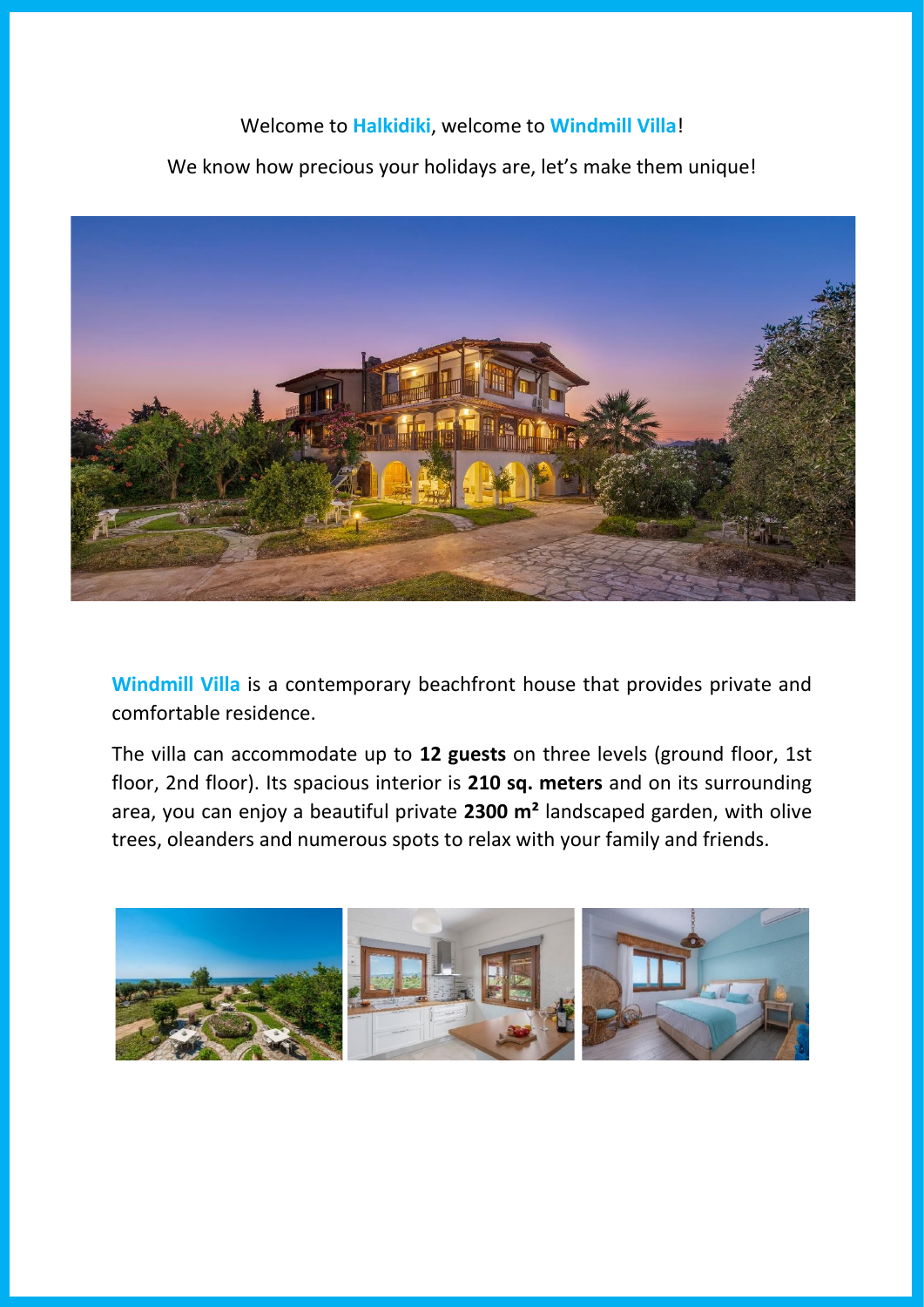The villa has **5 bedrooms**, **3 bathrooms**, **2 WC**, and a separate **shower room**. 2 fully equipped kitchens are available for our guests to prepare their breakfast and meals and enjoy them in the dining area in the living room or outside in the terrace, the patio or even in the garden area. (Click [here](http://www.wmvilla.gr/villa%20layout/) for a detailed floor plan of the villa).

A **barbeque facility** is provided in the premises, for guests to prepare and enjoy their grilled meat or fish.

**Free linen change** and house cleaning **every 4 nights**. Everyday cleaning can be arranged upon request (extra charge based on a pre-fixed price).

Free fast **Wi-Fi** internet connection is provided throughout the villa.

We also provide **8 sunbeds** in the garden area and **2 beach umbrellas** by the seaside.



## **Amenities**

- Beachfront (20 m. to the sea)
- Unhindered sea view
- Living area of 210 m2 (5 bedrooms, 2 kitchens, 3 bathrooms, 1 WC, 1 shower room)
- 2300 m<sup>2</sup> private garden
- 40 m2 veranda on the first floor for relaxing and outdoor dining
- 50 m<sup>2</sup> patio on the ground floor for relaxing and outdoor dining
- Barbeque area with garden pavilion for outdoor dining
- Free open parking space for several cars
- Beach/bath towels provided
- Fully air-conditioned rooms
- Free high speed wi-fi internet
- Full HD LED wi-fi TV in every room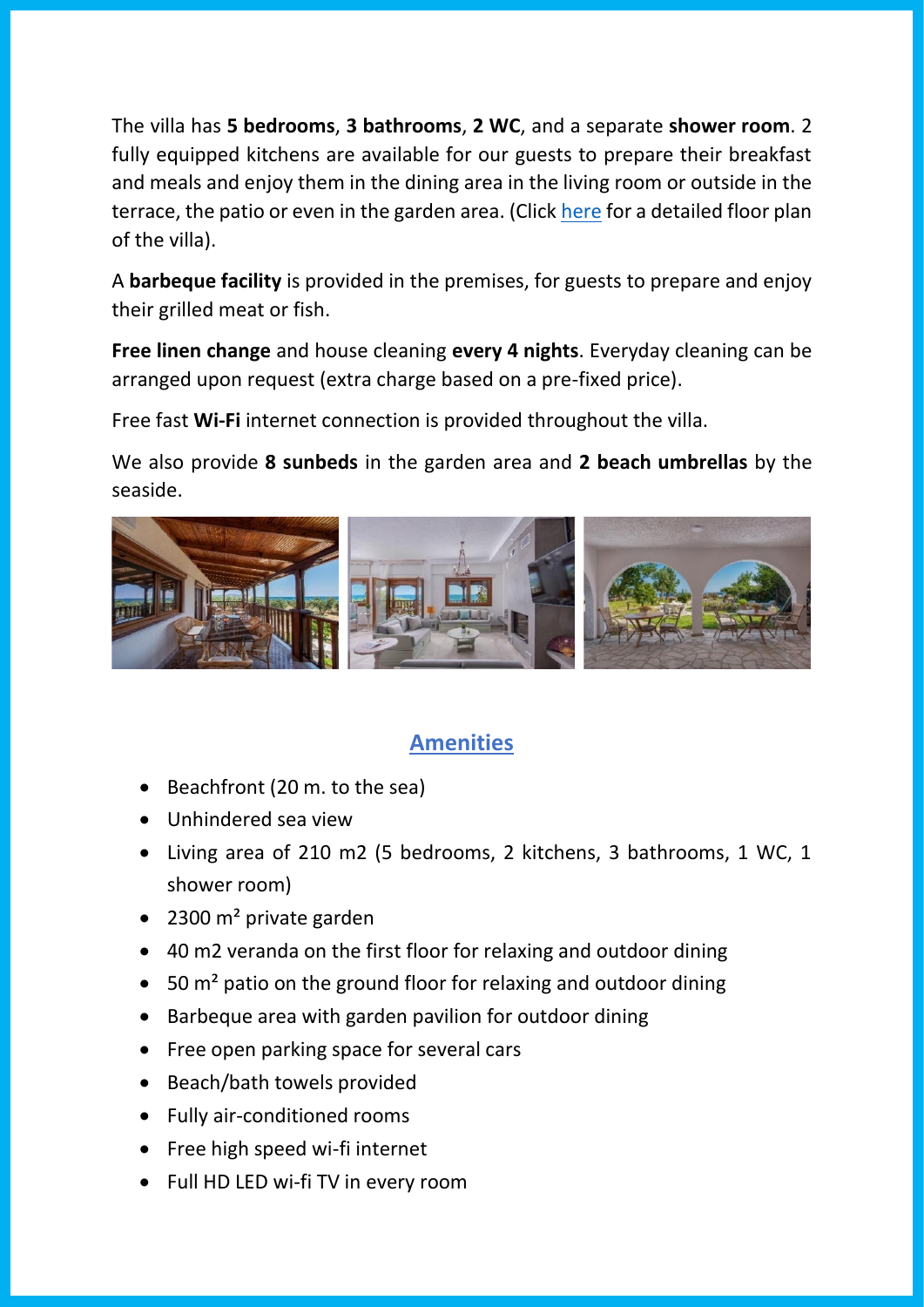- 4K 50" wi-fi TV in the living room
- Hot water
- 2 fully equipped kitchens (Nespresso coffee machines, French coffee machines, toasters, 2 big refrigerators, kettles, dishwashers, kitchenware)
- 2 Washing machines
- Fireplace
- Linens provided (Linen change 2 times per week)
- Body/hand and face bath towels provided
- Soap/shampoo/body lotion provided
- 2 bottles of wine and fresh fruit as welcome gift
- 1 double king size bed (180 X 200 cm), 3 double beds (160 x 200 cm), 2 single beds (90 x 190 cm), 1 sofa bed that easily transforms in 2 single beds (80 x 193 cm and 74 x 186cm) with bed mattresses, ideal for children
- 2 baby cots (upon request)
- 3 Hairdryers
- 3 sofas, 1 armchair and 3 coffee tables in the living room
- Dining table with 6 chairs in the living room and 2 high-feeding chairs
- A bar furniture with side stools
- Spacious private veranda with dining table and relaxing bamboo chairs
- Mosquito nets in all windows and balcony doors
- Basketball area
- Goal post for kids
- Remote-controlled window shades on the ground floor and the 1st floor
- 2 main entrances with electronic locks (RFID and Bluetooth enabled)

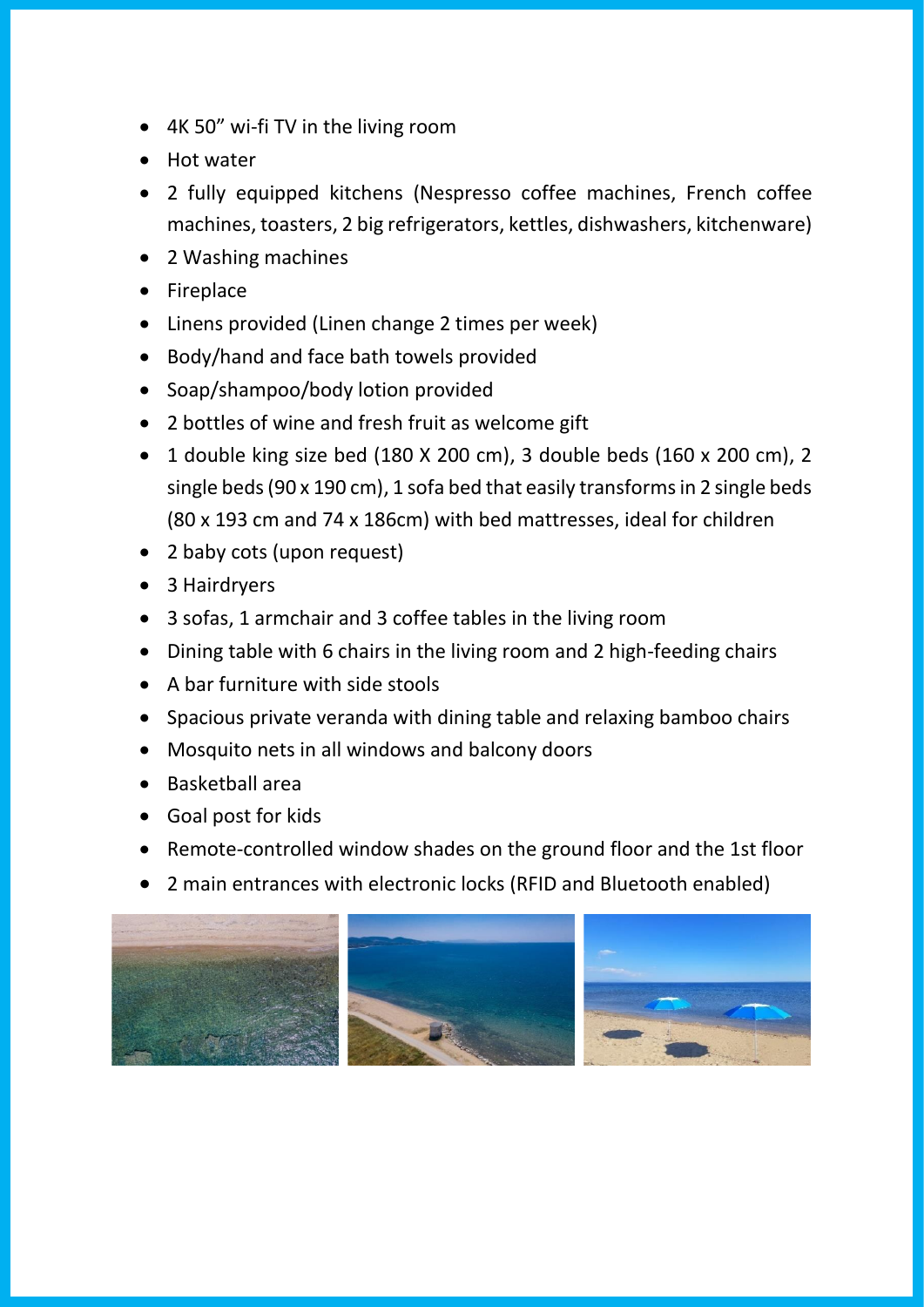## **2022 Price List**

| <b>Period</b>                 | <b>Minimum stay</b><br>(nights) | Price per night $(\epsilon)$ |
|-------------------------------|---------------------------------|------------------------------|
| <b>May</b><br>01.05-31.05     | 5                               | 500                          |
| June<br>01.06-30.06           | $\overline{7}$                  | 650                          |
| July<br>01.07-31.07           | $\overline{\mathbf{z}}$         | 720                          |
| <b>August</b><br>01.08-31.08  | $\overline{7}$                  | 720                          |
| September<br>01.09-30.09      | 5                               | 600                          |
| <b>October</b><br>01.10-31.10 | 5                               | 480                          |

*For long stays (12 or more nights) ask for our offer*

## **For reservations and enquiries**

- call us**: +30 6972397806, +30 6974326291**
- or send us an email at **[info@wmvilla.gr](mailto:info@wmvilla.gr)**